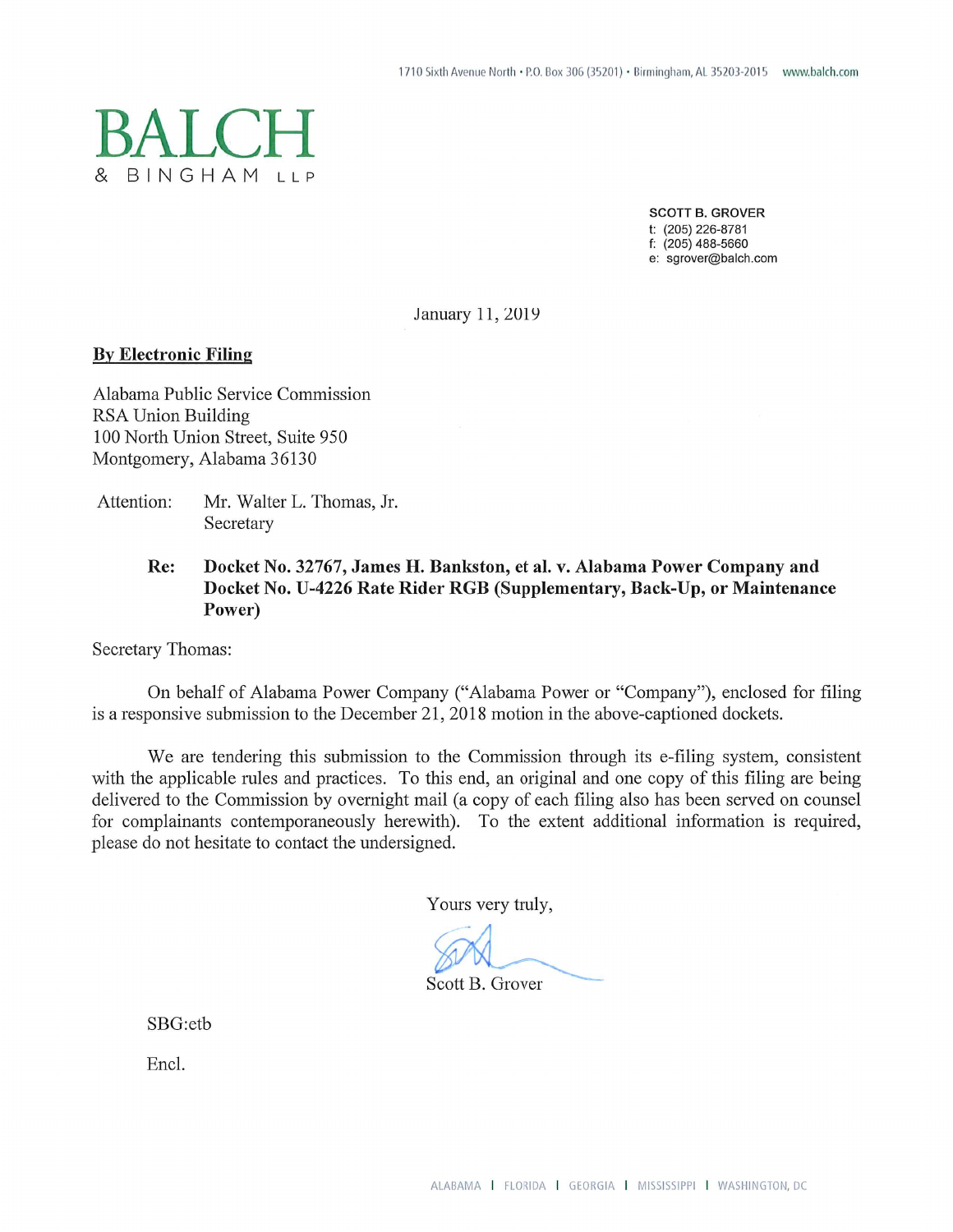## **BEFORE THE ALABAMA PUBLIC SERVICE COMMISSION**

| JAMES H. BANKSTON, ET AL.,               | <b>DOCKET NO. 32767</b> |
|------------------------------------------|-------------------------|
| <b>Petitioners/Complainants</b>          |                         |
| v.                                       |                         |
| <b>ALABAMA POWER COMPANY</b>             |                         |
| <b>Respondent</b>                        |                         |
| and                                      |                         |
| <b>ALABAMA POWER COMPANY</b>             | DOCKET NO. U-4226       |
| <b>Petitioner</b>                        |                         |
| In re: Rate Rider RGB (Supplementary, )  |                         |
| <b>Back-Up, or Maintenance Power</b> ) ) |                         |

## **ALABAMA POWER COMPANY'S RESPONSE TO MOTION FOR HEARING**

Alabama Power Company ("Alabama Power" or "Company"), by and through its undersigned counsel, hereby submits this response to the pending motion of James Bankston, Ralph Pfeiffer, and Gasp, Inc. ("Complainants/Intervenors") in the above-captioned dockets. As demonstrated below, the motion should be denied.

The premise of the motion is that a complaint filed under Ala. Code § 37-1-83, particularly one challenging a rate that has been filed by the Company under Ala. Code § 37-1-  $81<sup>1</sup>$ necessarily requires the Commission to hold a hearing. Alabama Supreme Court precedent holds otherwise. The mere filing of such an action is but the first procedural step *potentially*

<span id="page-1-0"></span> $<sup>1</sup>$  As the records in the captioned proceedings reflect, Alabama Power filed a motion to dismiss the April</sup> 26, 2018 complaint in Docket No. 32767 on June 15, 2018. On that same day, Alabama Power filed, in accordance with Alabama Code § 37-1-81, modifications to Rate Rider RGB in Docket No. U-4226. The Complainants/Intervenors intervened in the Rate Rider RGB docket on July 3, 2018, and on July 6, 2018 amended their complaint to include allegations directed to the proposed modifications.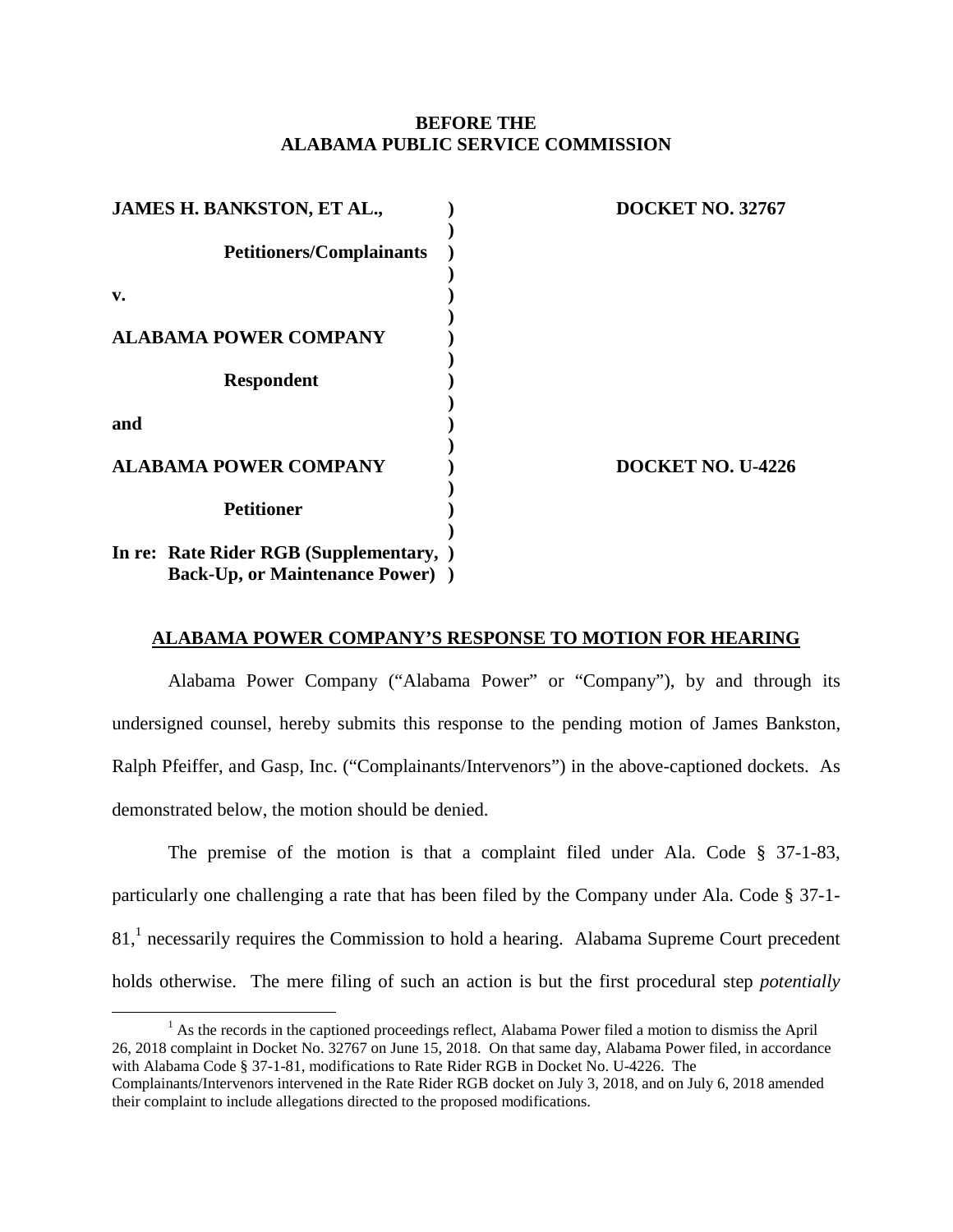leading to a hearing. The statutory obligation of the Commission to fix a time and place for a hearing on a complaint in such a situation *does not trigger* until the Commission determines to investigate the rate or service made subject of the complaint. *See* Ala. Code § 37-1-85 ("Whenever the commission shall determine to conduct an investigation either with or without complaint, as in this title provided, it shall fix a time and place for public hearings of the matters under investigation."); *see also Choctaw Co. v. APSC*, 368 So. 2d 280, 282 (Ala. 1979) ("We conclude that, once the Commission decides to suspend operation of the proposed charges or rates in order to conduct an investigation, the foregoing statutes evidence an intent to provide a full, fair, and public hearing for all parties."); *cf. Ala. Metallurgical Corp. v. APSC*, 441 So. 2d 565, 572 (Ala. 1983); *State v. APSC*, 307 So. 2d 521, 533 (Ala. 1975).

Complainants cite two cases purporting to hold the contrary, but both are in line with the law referenced above. In the *South Central Bell* case, the Commission had consolidated the rate proceeding at issue with a pending complaint, *after it had suspended the rate filing for investigation and hearing*. *See S. Cent. Bell Tel. Co. v. APSC*, 425 So. 2d 1093, 1095 (Ala. 1983). And nowhere in the *Airco* case did the Supreme Court state that a complaint filed under Ala. Code § 37-1-83 automatically requires the Commission to hold a hearing. Rather, the Court observed that the complaint mechanism was a potential means to challenge a rate, where the utility had not otherwise made a filing under Ala. Code § 37-1-81 to modify the rate or propose a new one. *See Airco, Inc. v. APSC*, 496 So. 2d 21, 24 (Ala. 1986) ("Thus, of the two statutes which *might have* afforded the appellants relief, § 37-1-81(b) was inapplicable because the requirements for its use were not met, and § 37-1-83 was simply not used." (emphasis added)).

Here, rather than immediately ruling on the Company's motion to dismiss the complaint in Docket No. 32767 or the Company's modifications to Rate Rider RGB filed in Docket No. U-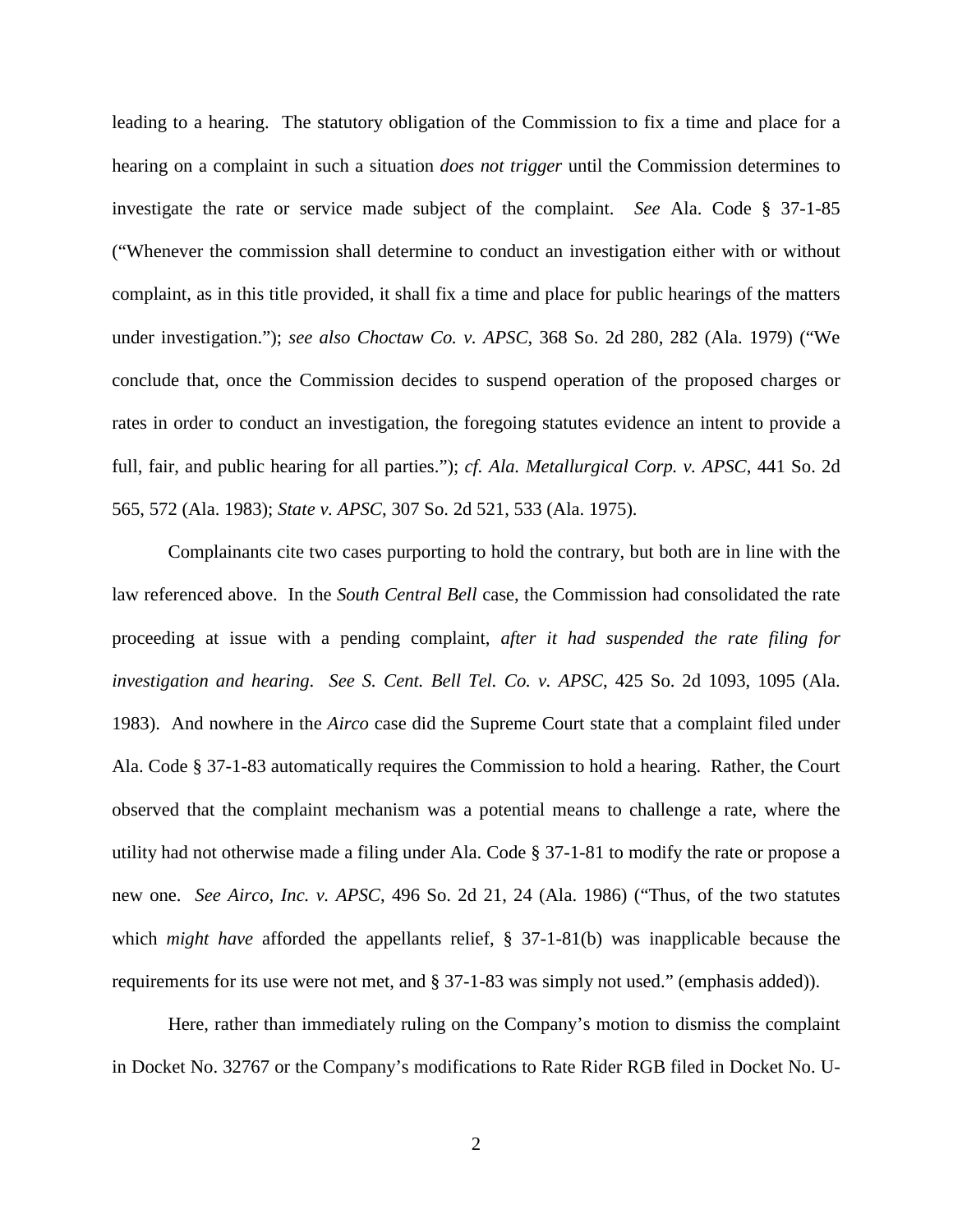4226, the Commission held the motion in abeyance and directed the parties to provide additional information regarding the Company's proposal in the latter docket. Specifically as to Complainants/Intervenors, the Commission directed them to submit "any such testimony and evidence they desire no later than sixty (60) days from the date of the procedural ruling." August 23, 2018 Procedural Ruling, p.  $5<sup>2</sup>$  In connection therewith, the Commission further afforded them rights of discovery under the Commission's Rules of Practice. Complainants/Intervenors availed themselves of such rights. They propounded more than fifty (50) interrogatories and requests for production (including subparts), and held a Rule 30(b)(6) deposition of the Company.<sup>3</sup>Intervenors then submitted more than fifty (50) pages of sworn written testimony, along with many pages of exhibits. Thereafter, in accordance with the Commission's Procedural Ruling, the Company submitted reply testimony and evidence. Following the Company's submittal, the Commission issued a second Procedural Ruling stating that it was in a position to render a determination on the matters under consideration. *See* December 18, 2018 Procedural Ruling.

The Commission, however, could have chosen an alternative course. With the inform[a](#page-3-2)tion before it as of the August Procedural Ruling,<sup>4</sup> along with its knowledge of the *prevailing legal principles*, the Commission could have found the Company's proposal to warrant approval as just and reasonable and in the public interest, and the complaint as amended to lack merit as a matter of law and warrant dismissal. The law is settled that the Commission

<span id="page-3-0"></span> $2$  This deadline to submit responsive testimony and evidence was later extended by agreement of the parties to November 13, 2019.

<span id="page-3-1"></span><sup>&</sup>lt;sup>3</sup> The corporate representative put forward by the Company for the subjects listed in the Rule  $30(b)(6)$ notice was the same witness who submitted sworn testimony in support of the proposed modifications in Docket No. U-4226.

<span id="page-3-2"></span><sup>&</sup>lt;sup>4</sup> That is, the support provided by the Company with its June 15 modifications to Rate Rider RGB and the corresponding details regarding that support obtained through Staff data requests.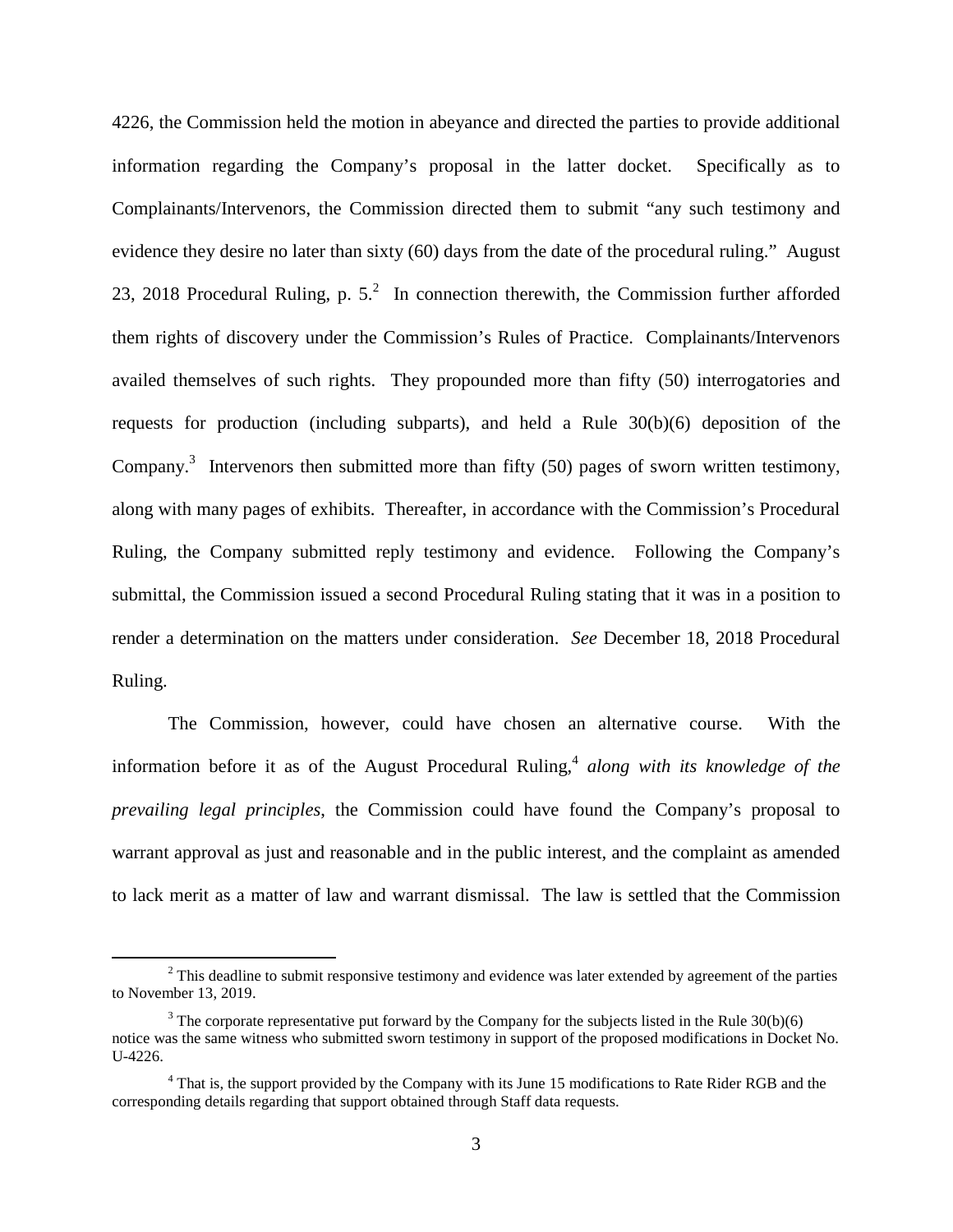need not adhere to a singular approach to rate design. "'Under the statutory standard of 'just and reasonable' it is the result reached not the method employed which is controlling…. It is not theory but the impact of the rate order which counts. If the total effect of the rate order cannot be said to be unjust and unreasonable, judicial inquiry under the Act is at an end.'" *Ala. Metallurgical Corp.*, *supra*, at 572 (quoting *Federal Power Comm'n v. Hope Natural Gas Co.*, 320 U.S. 591, 602 (1944) (ellipsis in original)); *see also Alabama Gas Corp. v. APSC*, 425 So. 2d 430, 439 (Ala. 1982). The law is equally clear that Alabama Power can seek authorization from the Commission to recover costs associated with the provision of back-up power service. *See* 18 C.F.R. § 292.305(b) & (c); *Small Power Production and Cogeneration Facilities; Regulations Implementing Section 210 of the Public Utility Regulatory Policies Act of 1978*, Order No. 69, 45 Fed. Reg. 12214, at pp. 12217, 12228-29 (Feb. 25, 1980); Ala. Code § 37-4-  $140(c)(1)$ . These tenets, coupled with the substantial evidentiary support before the Commission regarding the justness and reasonableness of the Company's modifications to Rate Rider RGB, readily supported dispositive action by the Commission on both fronts.<sup>5</sup>

As noted at the outset, Complainants/Intervenors do not have an automatic right to a hearing. Nevertheless, with the procedural course implemented here, the Commission afforded Complainants/Intervenors ample opportunity to demonstrate that the proposed modifications should be investigated and set for hearing. *Cf.* Ala. Code § 37-1-85. This action readily comports with basic principles of due process and fundamental fairness. What Complainants/Intervenors made of their opportunity, and more precisely, whether they offered compelling reasons to support the institution of an investigation and the fixing of a hearing, is

 $<sup>5</sup>$  And as to the allegations in the amended complaint challenging the Commission's approval of</sup> modifications to Rate Rider RGB in 2013, those would be properly dismissed as an impermissible collateral attack on a final Commission order or as moot. *See* June 15, 2018 Motion to Dismiss of Alabama Power Company, Docket No. 32767.